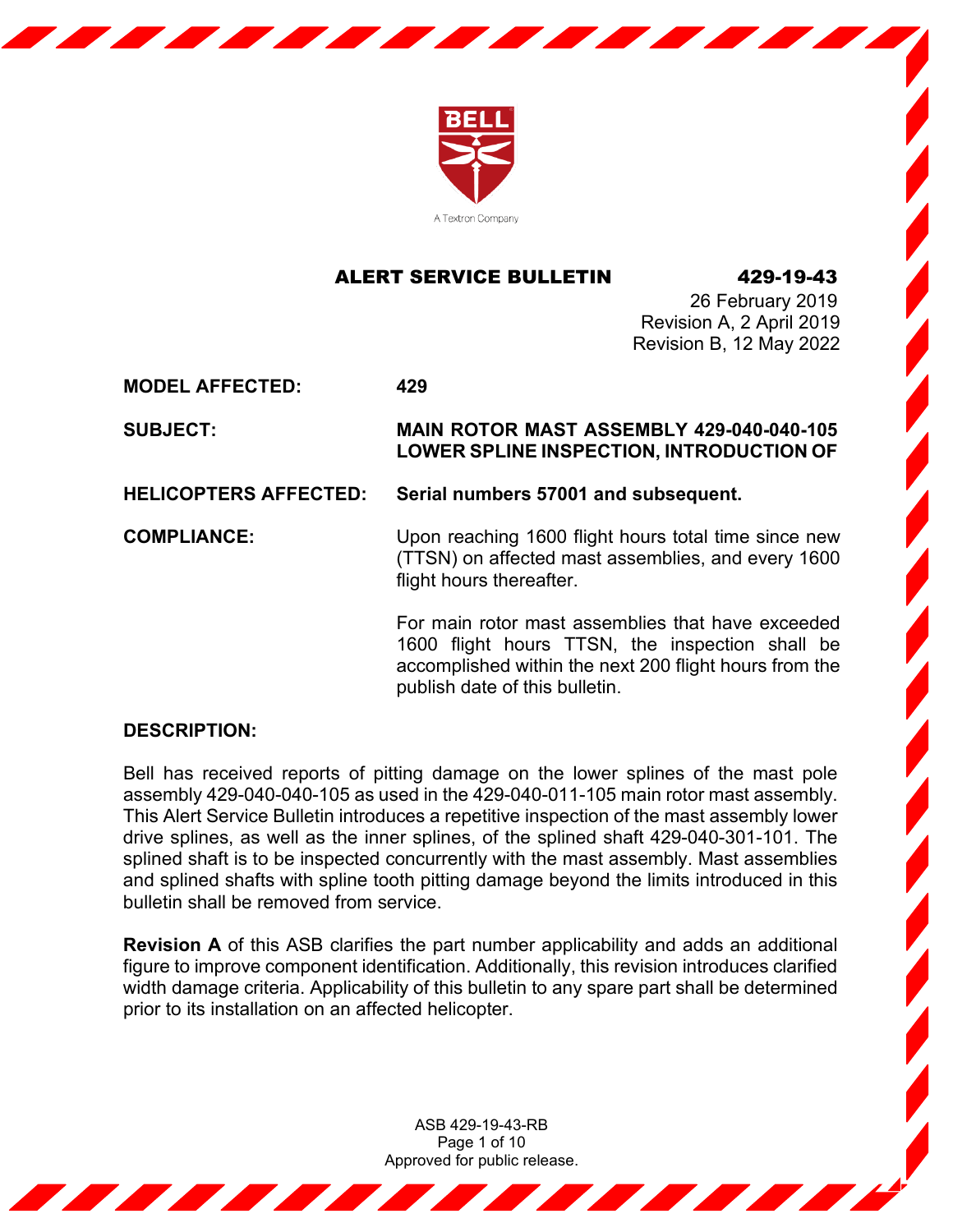**Revision B** of this ASB expands the mast damage limits in Figure 2 to match those published in BHT-429-MM, DMC-429-A-63-10-00-00A-310A-A, Figure 3. References to the customer property return process Information Letter GEN-04-98 have been revised to refer to the latest Information Letter GEN-21-149. Finally, the BHT-429-CMM has been removed from the **PUBLICATIONS AFFECTED** section because that manual was revised with the latest damage limits for the mast and splined shaft. The Maintenance Manual is still listed in that section because a terminating action has yet to be determined.

# **APPROVAL:**

The engineering design aspects of this bulletin are Transport Canada Civil Aviation (TCCA) approved.

## **CONTACT INFO:**

For any questions regarding this bulletin, please contact:

```
Bell Product Support Engineering
INTERMEDIATE Tel: 450-437-2077 / 1-800-463-3036 / productsupport@bellflight.com
```
## **MANPOWER:**

Approximately 12 man-hours are required to complete this bulletin. This estimate is based on hands-on time and may vary with personnel and facilities available.

## **WARRANTY:**

There is no warranty credit applicable for parts or labor associated with this bulletin.

## **MATERIAL:**

## **Required Material:**

The following material is required for the accomplishment of this bulletin and may be obtained through your Bell Supply Center.

| <b>Part Number</b> | <b>Nomenclature</b> | Qty (Note) |  |
|--------------------|---------------------|------------|--|
| AS3209-008         | Packing             | 2          |  |
| AS3209-109         | Packing             |            |  |
| AS3209-265         | Packing             | 2          |  |
| AS3209-266         | Packing             |            |  |

## **Consumable Material:**

The following material is required to accomplish this bulletin, but may not require ordering, depending on the operator's consumable material stock levels. This material may be obtained through your Bell Supply Center.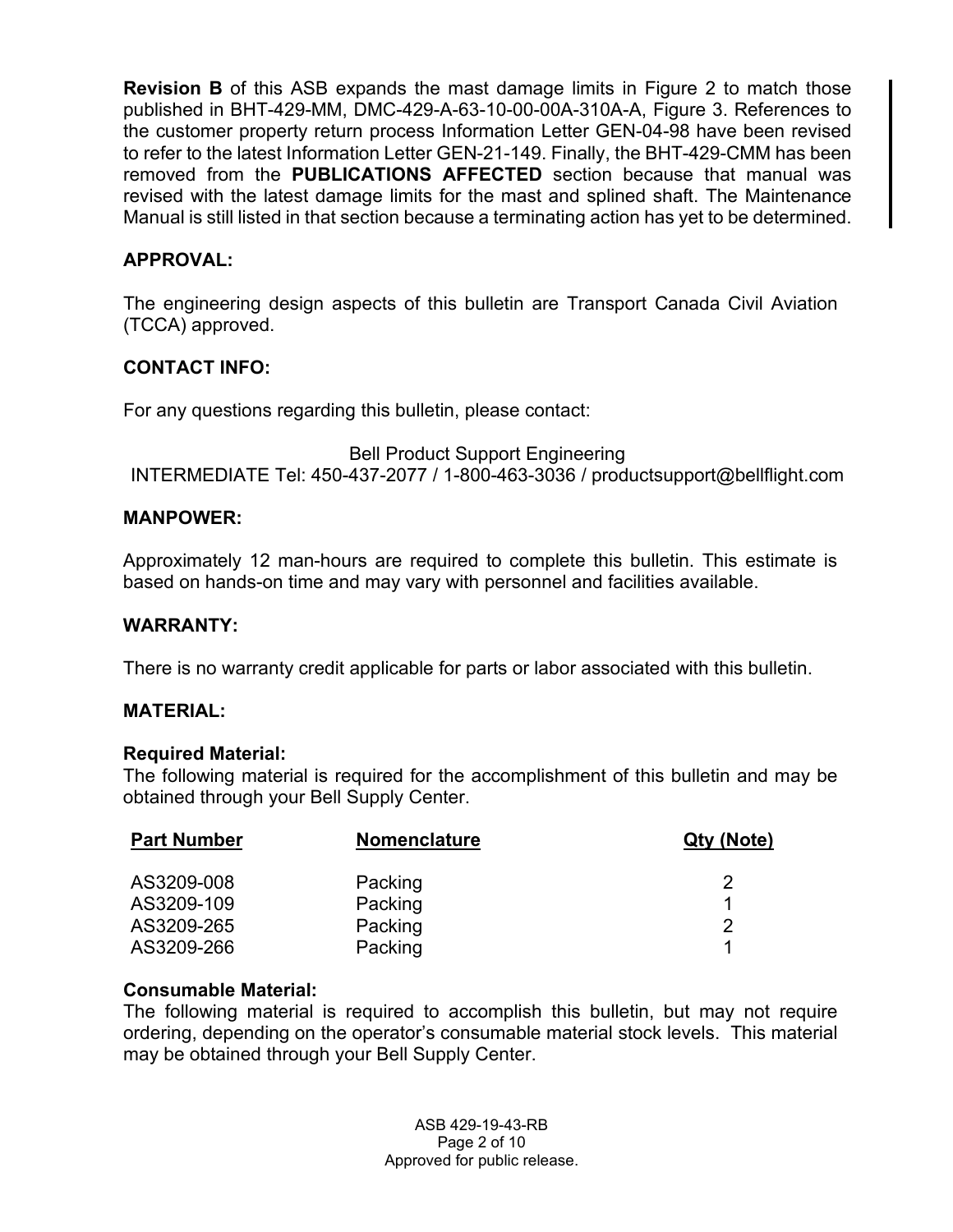| <b>Part Number</b>             | <b>Nomenclature</b>        | Qty (Note)            | Reference *        |
|--------------------------------|----------------------------|-----------------------|--------------------|
| 2400-00020-00<br>2010-10345-01 | Lubricating Oil<br>Sealant | 1 QT(1)<br>1 PT $(1)$ | $C-030$<br>$C-308$ |
| 2010-00113-00                  | Sealant                    | 1 QT(1)               | $C-328$            |

\* C-XXX numbers refer to the consumables list in the BHT-ALL-SPM, Standard Practices Manual

**NOTE 1:** The quantity indicated is the format the product is delivered in. Actual quantity required to accomplish the instructions in this bulletin may be less.

## **SPECIAL TOOLS:**

T102137-111 Lifting Tool 429-240-005-101 Transmission Lift Cover Assembly

#### **WEIGHT AND BALANCE:**

Not affected.

## **ELECTRICAL LOAD DATA:**

Not affected.

#### **REFERENCES:**

BHT-429-MM, Maintenance Manual GEN-21-149, General Information Letter

## **PUBLICATIONS AFFECTED:**

BHT-429-MM Maintenance Manual

## **ACCOMPLISHMENT INSTRUCTIONS:**

- 1. Prepare the helicopter for maintenance.
- 2. Remove the main rotor mast assembly (1, Figure 1) from the transmission assembly (4) (DMC-429-A-63-10-00-00A-520A-A).
- 3. Remove the debris pan (2) from the transmission assembly (4).
- 4. Remove splined adapter (3) from the transmission assembly (4).

# -NOTE-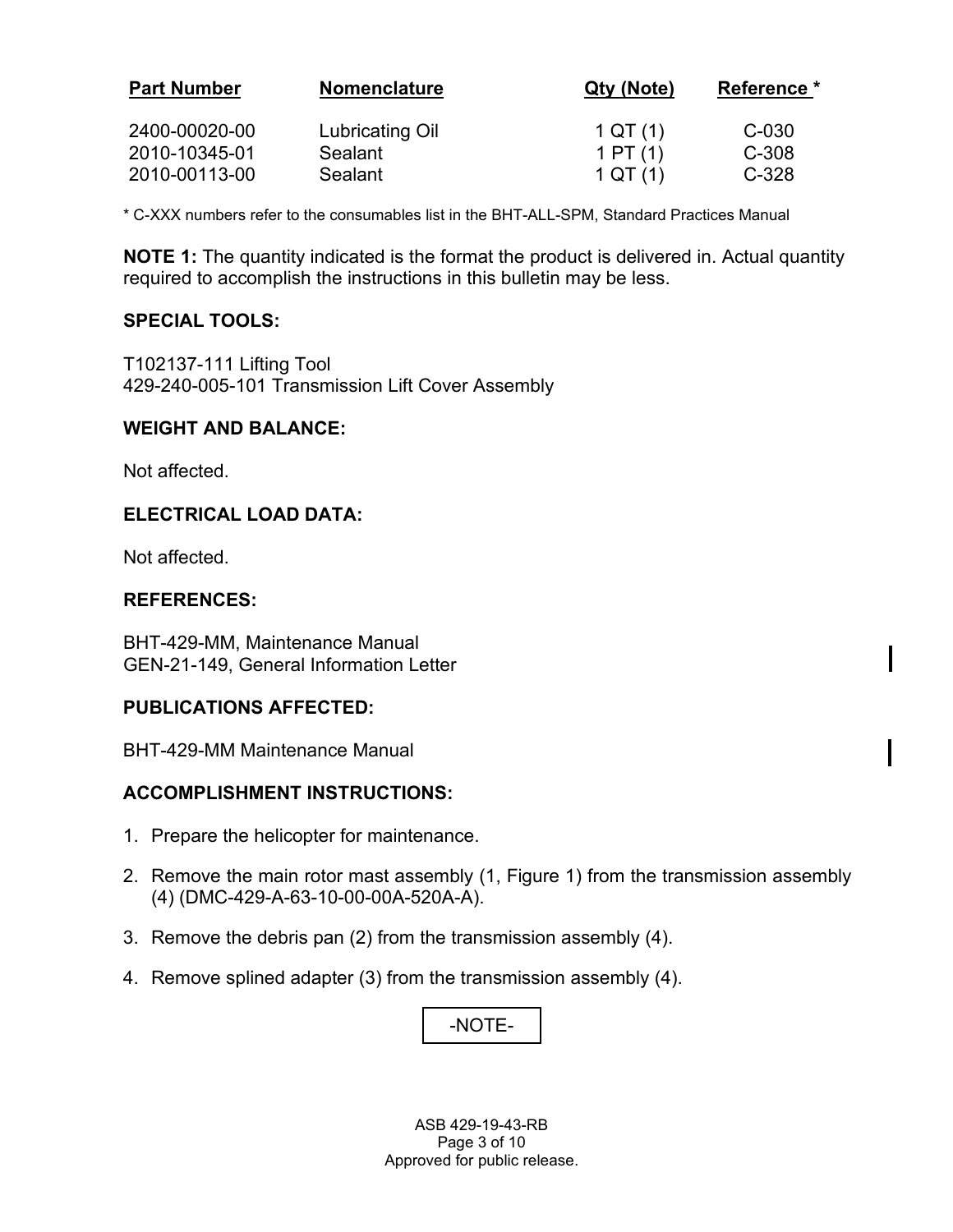429-040-011-101 mast assemblies that have been retrofitted with the 429-040-040-105 mast pole assembly are equivalent to the 429-040-011-105 mast assembly.

Main rotor mast assemblies 429-040-011-105 must be sent through Bell Customer Property Return (CPR) for mast pole assembly 429-040-040-105 replacement. Refer to General Information Letter GEN-21-149.

The mast pole assembly 429-040-040-105S is a synthetic part number that includes mast pole assembly 429-040-040-105 and wear sleeve 429-340-412-101.

- 5. Inspect the main rotor mast assembly (1), paying particular attention to the lower drive splines. Refer to Figure 2 for damage limits.
	- a. Enter the results of the inspection in Table 1.
	- b. Masts with drive spline damage beyond the limits in Figure 2 must be replaced with a serviceable 429-040-040-105S mast pole assembly.
- 6. Inspect the splined shaft (3) paying particular attention to the inner splines. Refer to Figure 3 for damage limits.
	- a. Enter the results of the inspection in Table 1.
	- b. Splined adapters with inner spline damage beyond the allowable limits in Figure 3 must be replaced with a serviceable 429-040-301-101 splined adapter.
- 7. Ensure that the splined shaft support (5) is in place prior to installing the splined shaft (3).
- 8. Install a serviceable splined shaft (3) by applying a film of lubricating oil (C-030) on the outer splines and sliding the splined shaft (3) into the main transmission bull gear splines.
- 9. Install a serviceable main rotor mast assembly (1) in the transmission assembly (4) (DMC-429-A-63-10-00-00A-720A-A).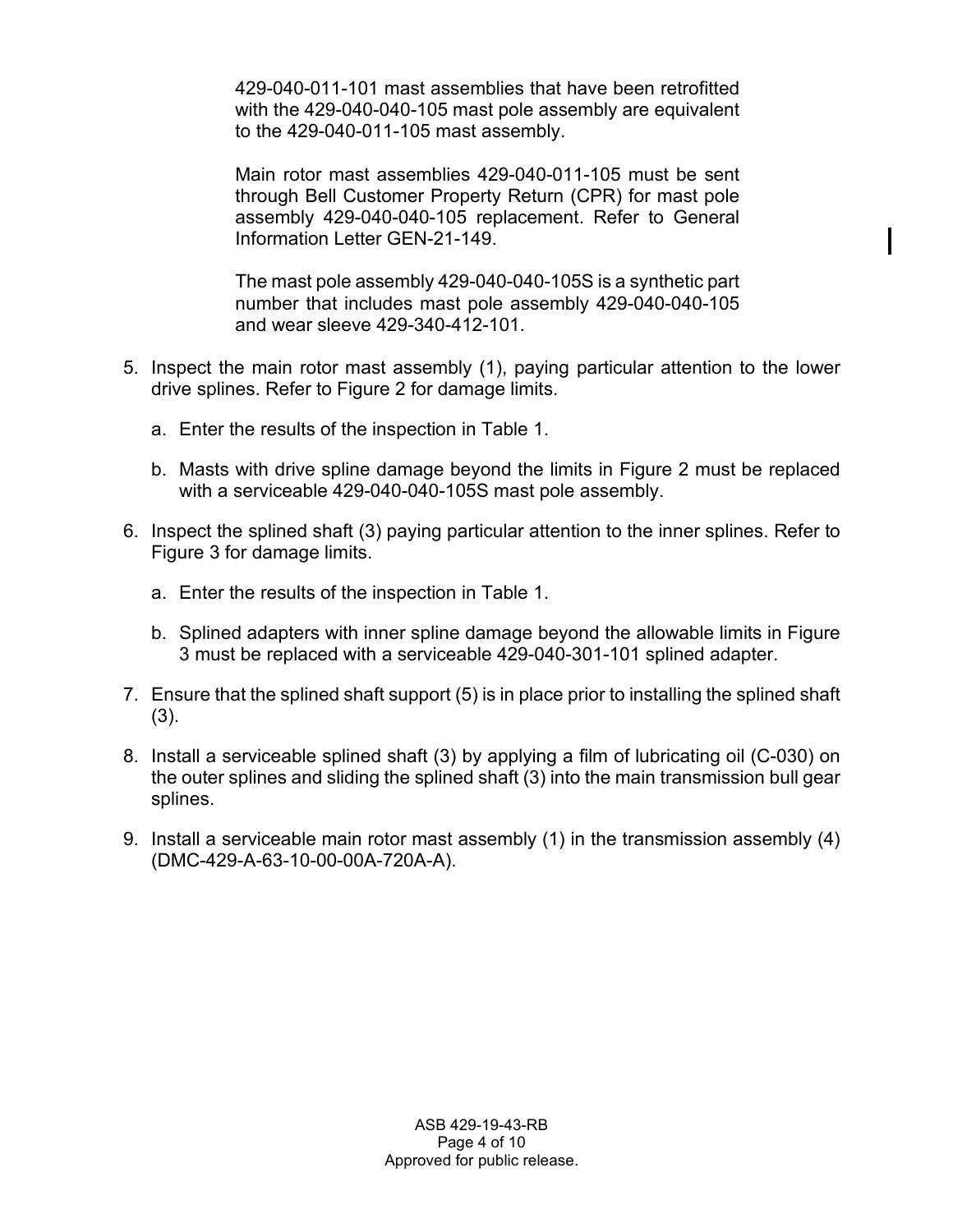- 10.Submit the inspection results that were logged in Table 1 to Product Support Engineering at [productsupport@bellflight.com.](mailto:productsupport@bellflight.com) **Make sure that the following is in the subject line of the e-mail:**
	- a. Service directive number: ASB 429-19-43
	- b. Helicopter serial number
	- c. Operator name
- 11.Make an entry in the helicopter logbook and historical service records indicating compliance with this Alert Service Bulletin.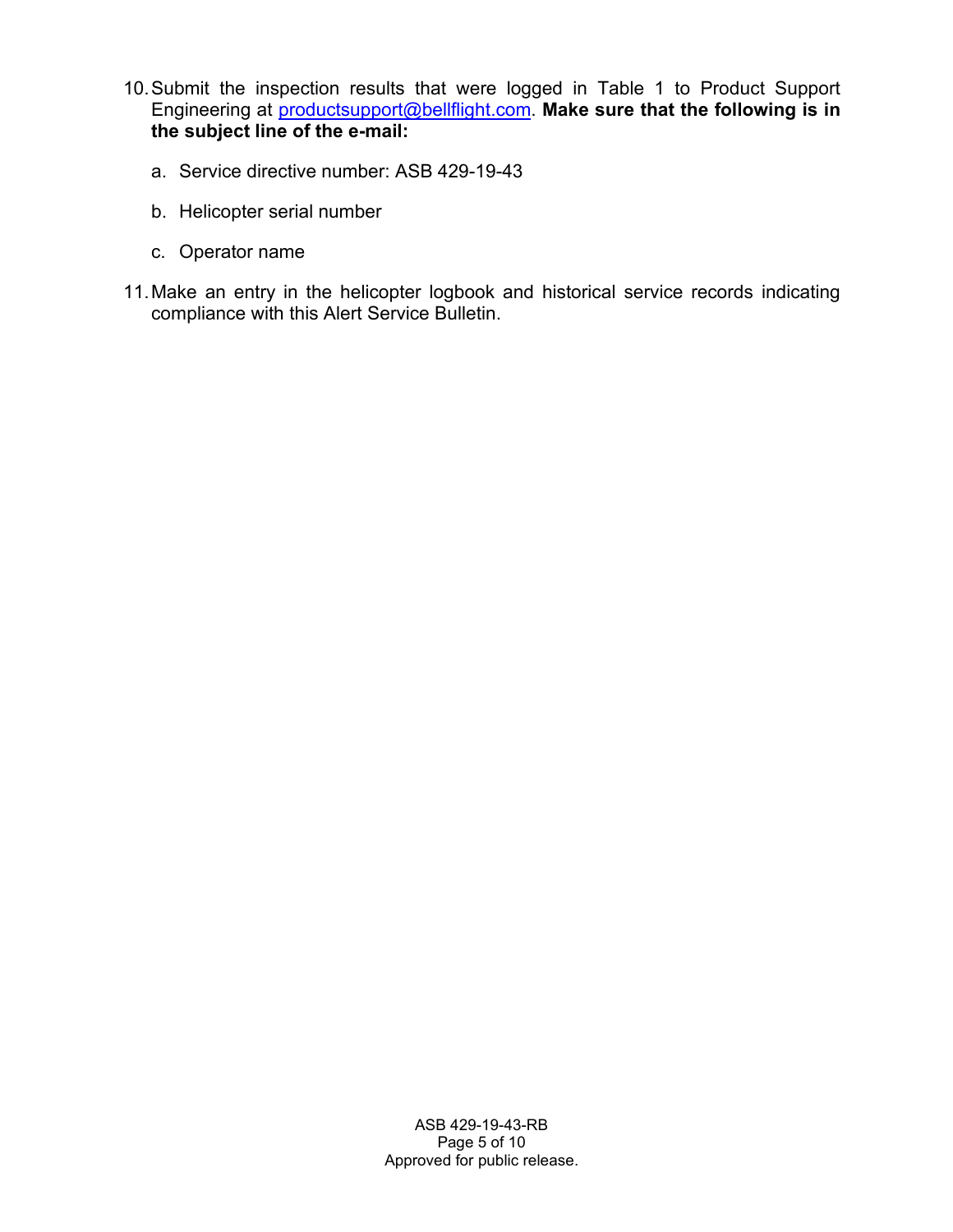

Figure 1 - Mast Assembly and Splined Shaft Removal and Installation (Page 1 of 2)

ASB 429-19-43-RB Page 6 of 10 Approved for public release.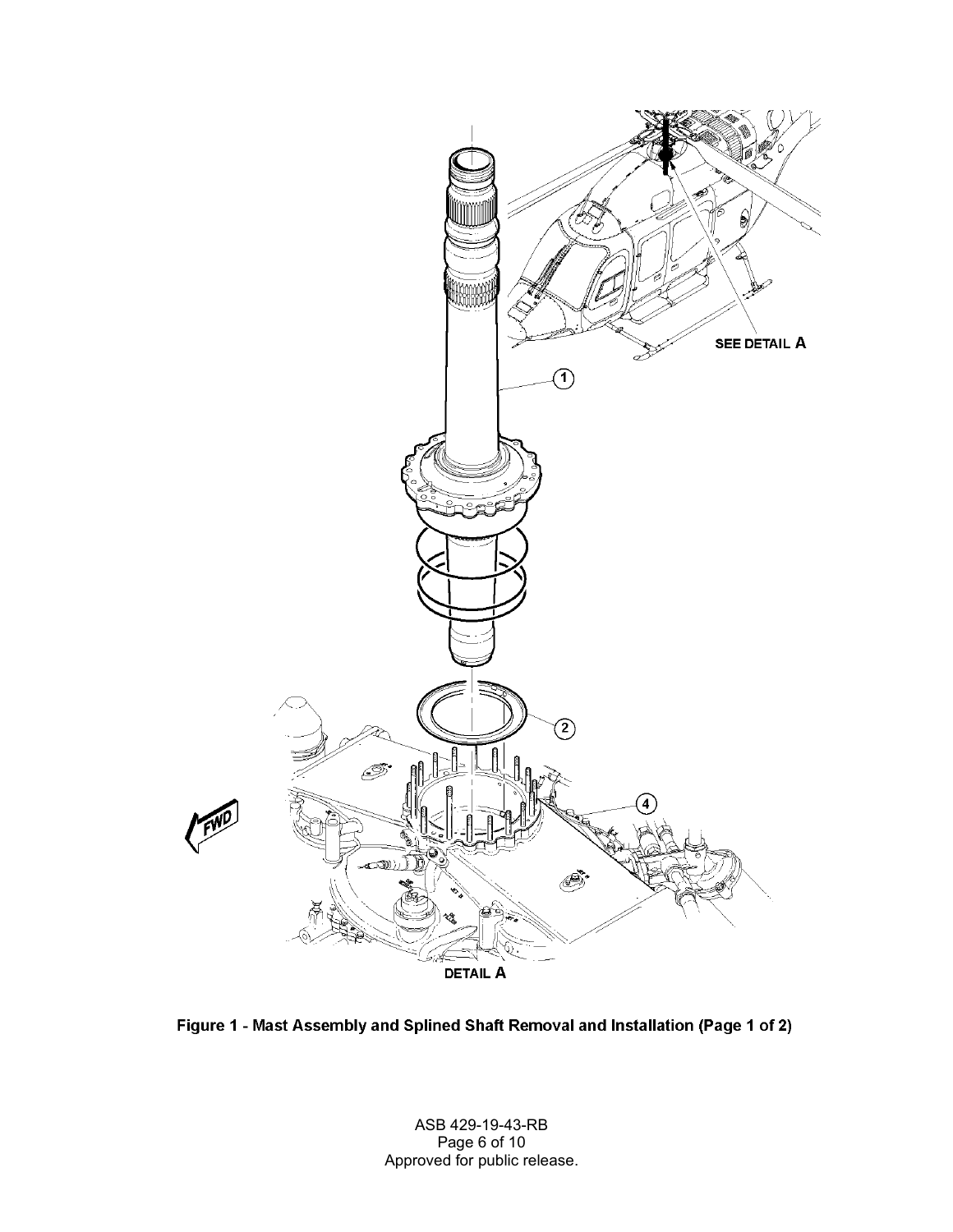



- 1. Mast assembly<br>2. Debris Pan
- 
- 3. Splined Shaft
- 4. Transmission Assembly<br>5. Splined Shaft Support
- 

Figure 1 - Mast Assembly and Splined Shaft Removal and Installation (Page 2 of 2)

ASB 429-19-43-RB Page 7 of 10 Approved for public release.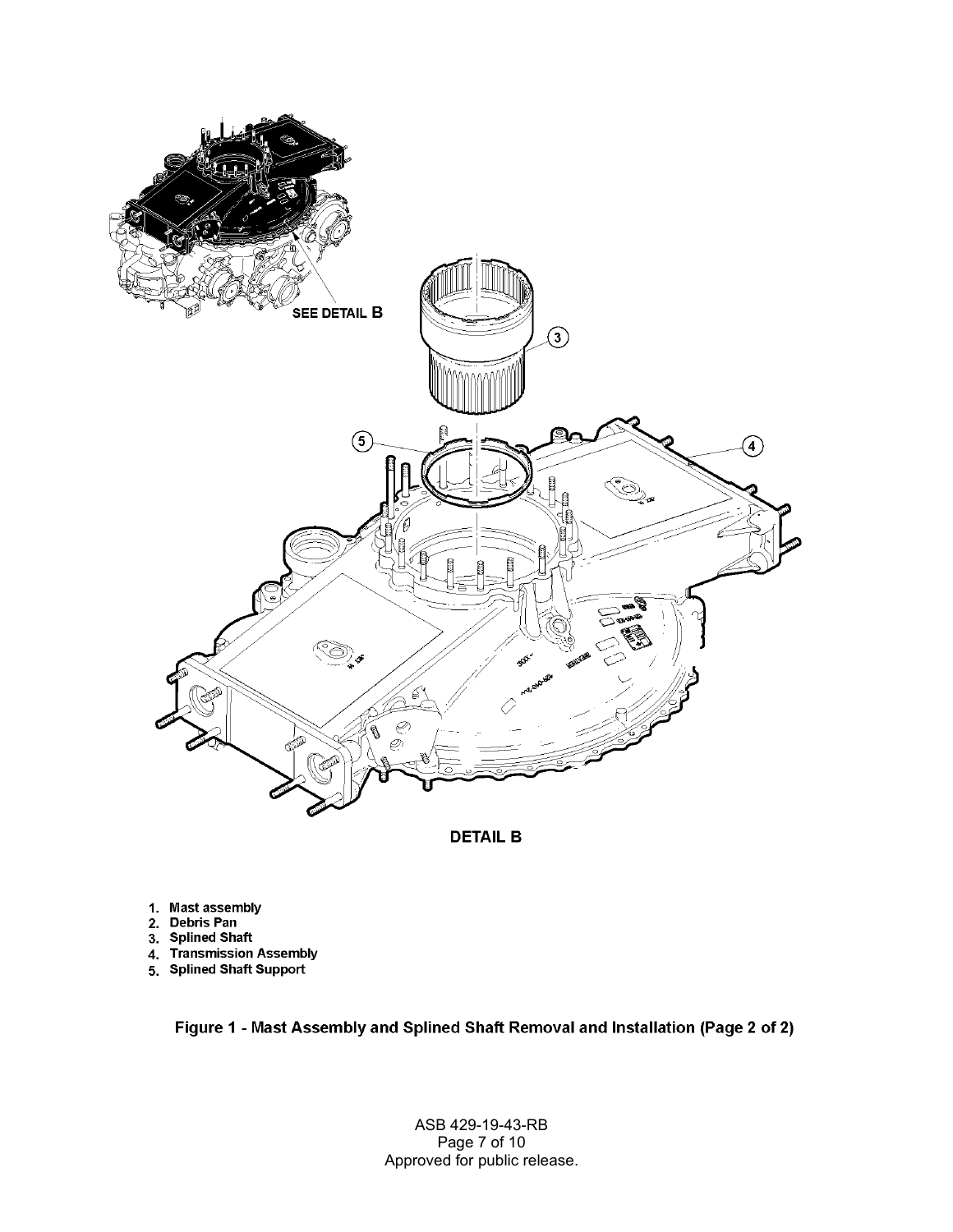

#### **NOTES**

The width of a single pit is to be measured perpendicular to the tooth length.

Within any 0.50 inch (12.7 mm) length of the tooth, the pits shall not exceed 25% of the area of the tooth face. It is acceptable for up to 5 teeth to have pits up to 40% of the area over a 0.50 inch (12.7 mm) length.

 $\sqrt{3}$  Pits shall not extend below 0.120 inch (3.05 mm) from the top of the tooth.

22572\_001

#### **Figure 2 – Mast Pole Lower Drive Spline Mechanical Damage Limits**

ASB 429-19-43-RB Page 8 of 10 Approved for public release.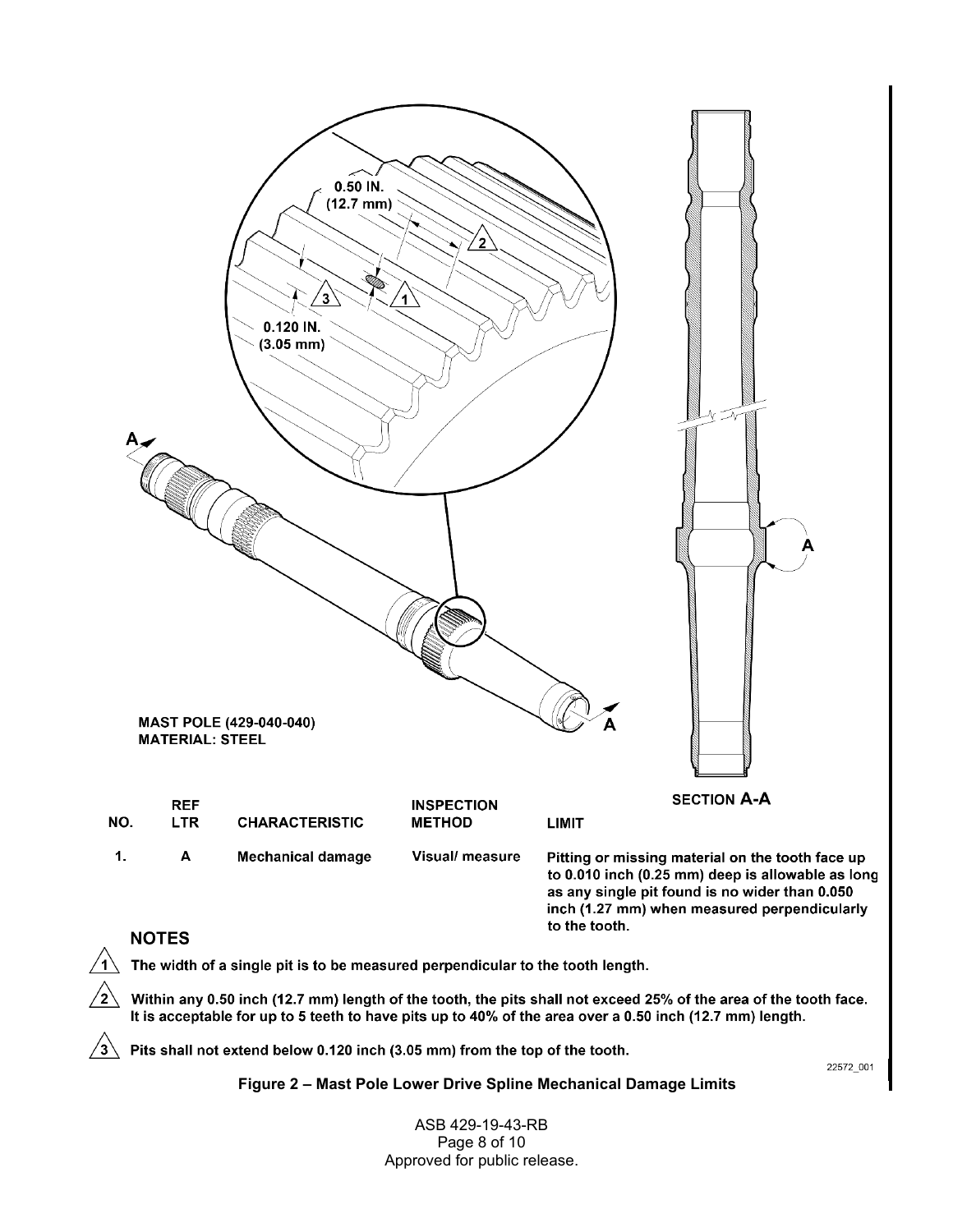

It is acceptable to have the silver plate worn away in the spline tooth contact pattern area. Flaking of silver plating at the edge of the tooth contact pattern is a normal and acceptable condition.

The width of a single pit is to be measured perpendicular to the tooth length.

Within any 0.50 inch (12.70 mm) length of the tooth, the pits shall not exceed 25% of the area of the tooth face.

Pits shall not extend below 0.120 inch (3.048 mm) from the top of the tooth.

19845\_002

#### **Figure 3 – Splined Shaft Mechanical Damage Limits**

ASB 429-19-43-RB Page 9 of 10 Approved for public release.